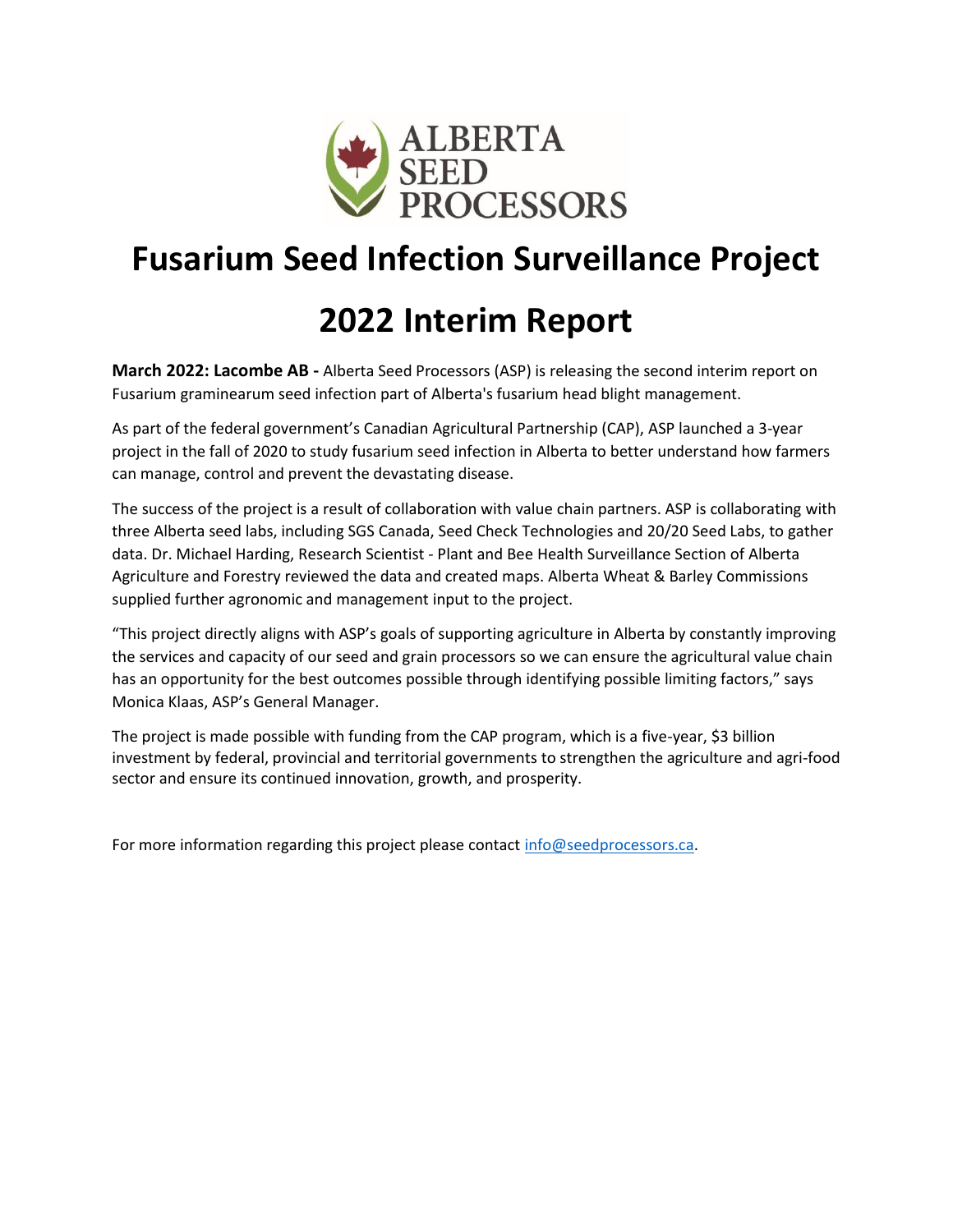

## INTERIM REPORT TO AGRICULTURE VALUE CHAIN

#### DATE:

This report covers seed tested between September 1, 2021, and December 31, 2021, assumes the seed is from production in the 2021 crop year and is destined for seed purposes in 2022.

#### METHODOLOGY:

Data was collected from three Alberta-based seed testing labs and was amalgamated into one database. The data includes seed testing results for both farm-saved seed as well as pedigreed seed. The data is catalogued as per postal code, grouped according to the municipality.

#### HOW TO UTILIZE THE DATA:

Understanding pathogen sources is foundational in integrated pest management (IPM) plan. Fusarium head blight (FHB) infection, caused by Fusarium graminearum (Fg), comes from two basic sources: wind-blown spores from crop residues such as stubble and stover/stalks, and infected seed. This project documents detections of Fg seed infection and does not attempt to measure or quantify the risk of FHB from crop residues. It can be assumed that where there was seed infection, there was field infection. Therefore, we assume areas with elevated incidence of Fg, the pathogen is established in the crop residues in that local area or field, and have elevated recommendations for FHB management.

Sample location is reported based on the postal code to which the sample results were sent. As a result, the second assumption is that the samples tested were produced in the municipalities that the corresponding results were sent to. However, this may not be the case and therefore some sample results may be sourced from a different municipality depending on field location. For example, the map shows samples within urban municipalities- i.e.: samples tagged to Calgary or Edmonton. This means the seed sample results were sent to a postal code within those city limits but does not necessarily mean the seed was produced within city limits. Additionally, it is unknown if the grain tested will be used for seed in the future.

Despite these assumptions and limitations, the map can be used as a general guide, in conjunction with other FHB management tools such as the Fusarium Head Blight Environmental Risk Map [https://agriculture.alberta.ca/acis/m#!fusarium,](https://agriculture.alberta.ca/acis/m#!fusarium) to help producers evaluate risk and plan for appropriate management responses. For example, in or near areas of higher disease incidence, growers are advised to participate in as many preventative FHB management activities as possible or warranted based on the risk of infection. Management activities could include using long, diverse crop rotations (2–3-year break from host crops such as wheat and corn), planting seed with the best varietal resistance to FHB, using seed with low or no Fg infection, considering using a seed treatment with 'Fusarium' on the label, regular field scouting, and foliar spray protection when warranted, and within IPM guidelines. Further recommendations for FHB management can be found at: [https://managefhb.ca/.](https://managefhb.ca/)